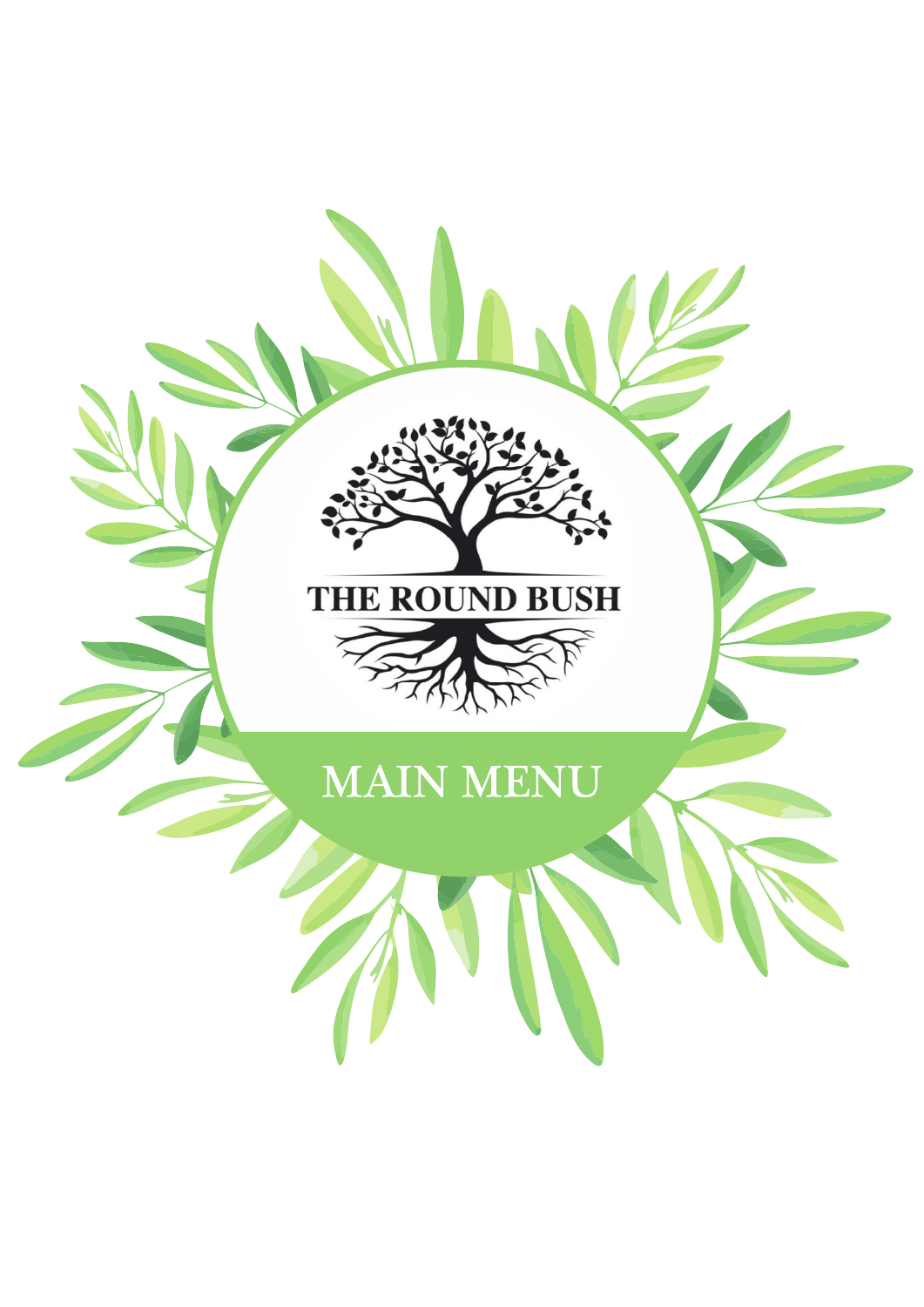#### **STARTERS**

Ham, Egg & Chips 11 Sausage, Egg & Chips 11 Chicken Caesar Salad 13

Chilli Beef Nachos 12

LIGHT MEALS Olives & Bloomer Bread 4.5 Ardennes Pate 8 Crispy Coated Prawns 8 Pesto Button Mushrooms on gran with onion chutney V 8 Halloumi Fries & Chili Jam V 7 Smoked Salmon Starter 10

Vegan Sausage, Chips & Beans 11

Vegetarian Chilli Beef Nachos V 12

Full English Breakfast with Toast or Fried Bread 12 Jacket Potato served with 2 fillings & a side salad 11.5 Eggs Benedict / Eggs Florentine V / Eggs Royale 10

Chilli Jacket served with salad (VE Chilli available) 12

Omelette served with 2 fillings and a side salad or chips 11.5

BAGUETTES &BLOOMERS

Bacon |Sausage| Ham |Cheese |Tuna Mayo| Chicken |Prawns In Marie Rose| Brie, Pesto &Tomato | Bacon & Brie |Vegan Sausages all served with a side salad 8

## SIDES 3.5

Thin Cut Chips Sweet Potato Fries Chunky Chips Sauté Potatoes Onion Rings Side Salad Tomato & Onion Salad Mixed Vegetables

FILLINGS: Cheese, Beans, Ham, Bacon, Tomato, Tuna, Onion, Mushroom, Spinach £1 EACH: Chicken, Prawns, Salmon, Avocado, Brie

#### MAIN MEALS

3 Lamb Chops Served with Mash Potato, Mixed Veg & Minted Gravy 19.5 10oz Sirloin Steak Served with chips, salad & Peppercorn Sauce 23 Fresh Beer Battered Haddock served with Chips, peas & Tartar Sauce 17 Oven Roasted Haddock, garlic butter served with Sauté potatoes & Cherry Tomatoes GF 17 Chicken Breast in a Creamy White wine, Mushroom & Tarragon Sauce served with sautéed potatoes & mixed vegetables 16 Creamy Pesto & Mushroom Penne Pasta V 12 (Add chicken for £2) Bangers & Mash Served With garden peas & Onion Gravy 13.5 (VE Bangers also available) Scampi & Chips with salad & Tartar Sauce 14 Steak & Ale Pie served with mixed vegetables; chips & thick gravy 15 Homemade Aromatic Lamb Curry served with white rice, naan bread & Mango Chutney 16 Chilli Con Carne with Rice & Salad 13 (V Chilli Available) BURGERS *ALL SERVED WITH FRIES ADD CHEESE, BACON, BLUE CHEESE 50P*  The Round Bush Burger- 14 British Beef burger filled with salad leaves, tomato & burger sauce Crispy Chicken Burger Stacked Crispy Chicken burger with salad leaves, tomato & mayonnaise Spicy Bean Burger – 13 Kidney beans and vegetables formed into a burger topped with salsa sauce and coated in gluten free breadcrumb. V/GF (GF with no bun) Nacho Burger- 13 Kidney beans with sweetcorn, red pepper, black beans, and jalapeños with grated mozzarella wrapped in a crushed tortilla chip, black onion seed and chilli crumb. V Spinach & Falafel Burger13 A blend of chickpea & leaf spinach, flavoured with cumin, coriander, lemon, garlic, chilli & formed into a gluten free burger (GF with no bun)



ī